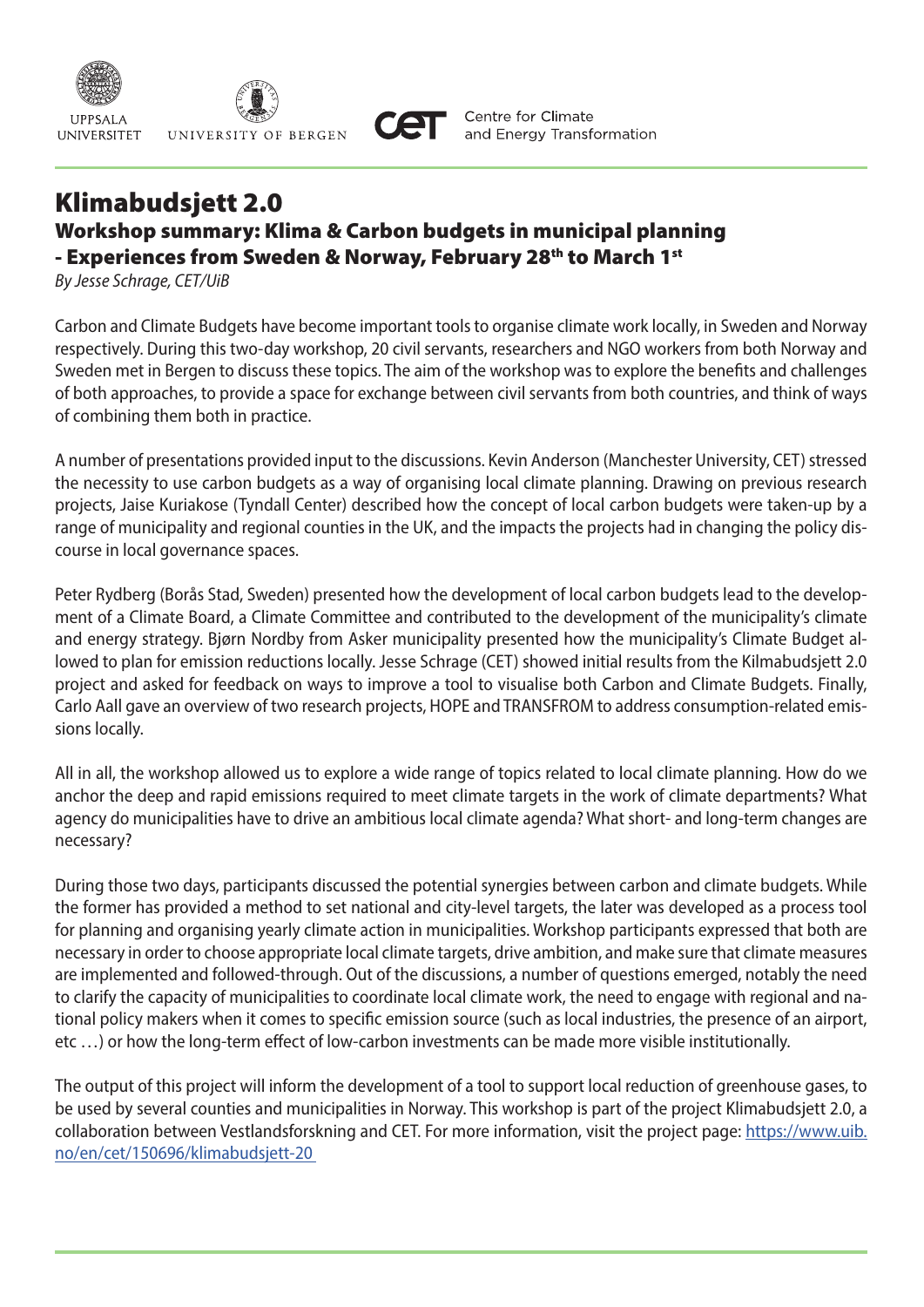# Agenda

### Climate and Carbon Budgets in municipal planning – experiences from the Nordics Monday February 28th – Tuesday March 1st 2022

#### Monday March 28th

| 10:30 | Welcome "fika"                                                                                                                                                                                                                                                                                                               |                                                       |
|-------|------------------------------------------------------------------------------------------------------------------------------------------------------------------------------------------------------------------------------------------------------------------------------------------------------------------------------|-------------------------------------------------------|
| 11:00 | Introduction to the WS                                                                                                                                                                                                                                                                                                       | Jesse Schrage & Hans Jakob<br>Walnum                  |
| 11:30 | "From global to local carbon budgets"<br>Presentation                                                                                                                                                                                                                                                                        | <b>Kevin Anderson</b>                                 |
| 12:15 | Lunch                                                                                                                                                                                                                                                                                                                        |                                                       |
| 13:15 | <b>Budgets in Municipal Planning</b><br>Carbon Budgets - experiences from UK and Sweden<br>- How have Carbon Budgets landed in the UK?<br>- Carbon Budgets in Sweden - A case of Borås Stad<br>Klimabudsjett - experiences from Norway<br>-  and Municipal level<br>Discussions in plenary                                   | Jaise Kuriakose<br>Peter Rydberg<br><b>Bente Støa</b> |
| 14:30 | <b>Coffee Break</b>                                                                                                                                                                                                                                                                                                          |                                                       |
| 14:50 | <b>Relevance of Climate and Carbon Budgets to municipal</b><br>planning<br>Break-out discussions in smaller groups<br>Questions to explore:<br>- What are the Barriers and Opportunities of each approach?<br>- What perspectives are missing?<br>- What are important issues to include in Klima and Carbon bud-<br>geting? | Jesse Schrage                                         |
| 16:30 | Wrap-up and identify issues to raise the next day                                                                                                                                                                                                                                                                            | Jesse Schrage                                         |